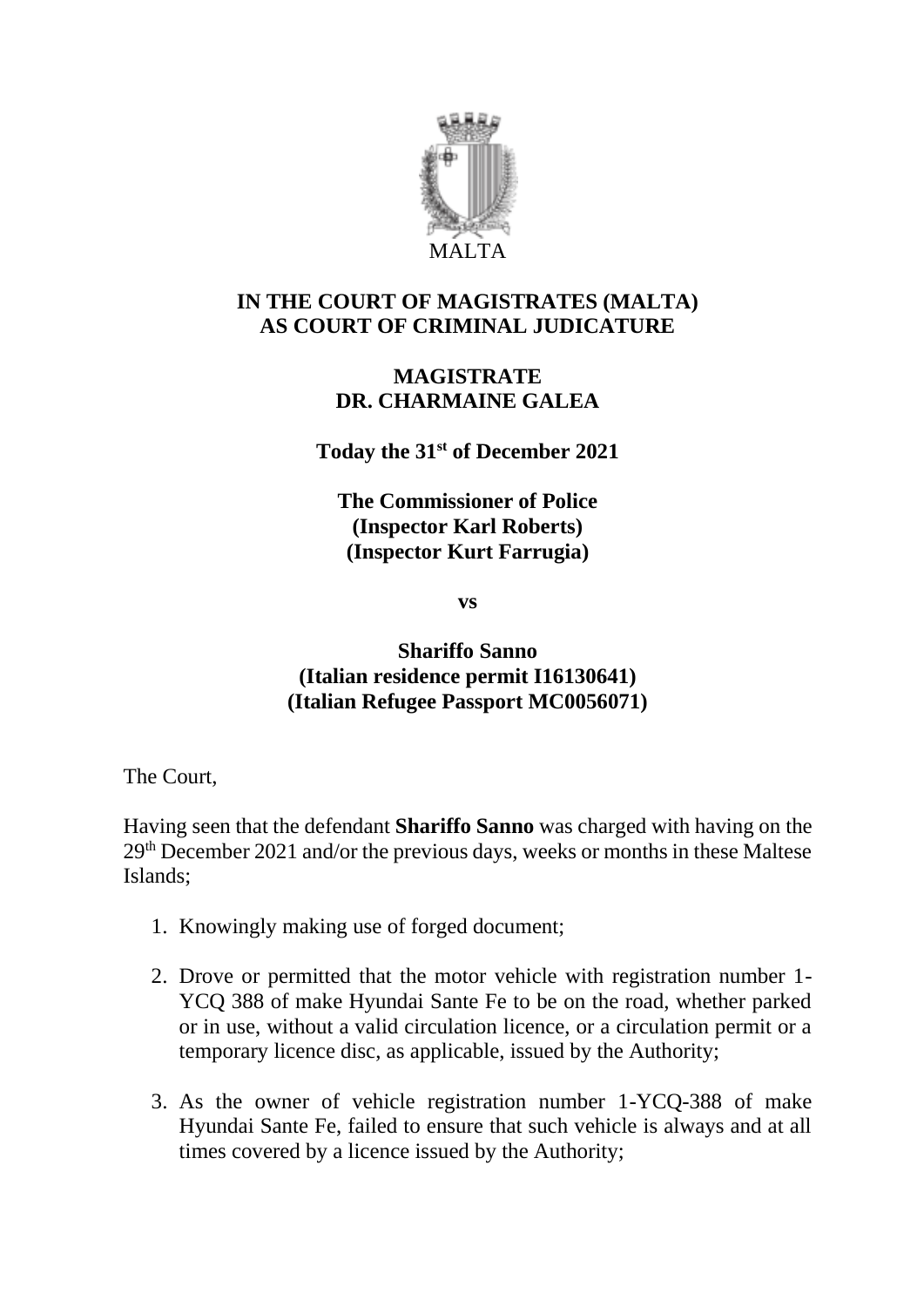- 4. Drove the vehicle with registration number 1-YCQ-388 of make Hyundai Sante Fe, when not covered with an insurance policy for the risks of third parties;
- 5. Drove the vehicle with registration number 1-YCQ-388 of make Hyundai Sante Fe, without having a valid driving licence;

The Court was requested that in case that the accused is found guilty, to disqualify him from having or attempting of having a valid driving license for the period of not less than eight (8) days, according to Article 15(3) of the Traffic Regulation Ordinance

The Court was also requested to apply Section 533(1) of Chapter 9 of the Laws of Malta, as regards to the expenses incurred by the Court appointed Experts.

The Court was also requested that in case that the accused is found guilty, to order the confiscation of the vehicle, make Hyundai Sante Fe with registration number 1-YCQ-388

Having seen that the acts of the proceedings;

Having heard the defendant plead guilty to the charges brought against him, which guilty plea was confirmed after the Court explained to him the punishment for the charges brought against him and gave him time to reconsider such plea;

Having heard the submissions regarding the penalty to be meted out.

### **Having considered:**

The defendant admitted the charges brought against him and hence the Court is of the opinion that the same have been sufficiently proven;

Regarding the penalty to be meted out, the Court took into consideration the nature of the offences, the defendant's clean conviction sheet and his admission at the earliest stage of these proceedings and also that the Principal Immigration Officer would issue a Removal Order as the defendant does not have the necessary permits to reside in Malta.

# **DECIDE**

Wherefore the Court, after having seen article 9 of the Criminal Code, Regulation 13 (2) and 14 (3) of Subsidiary Legislation 368.02, article 3 (1) of